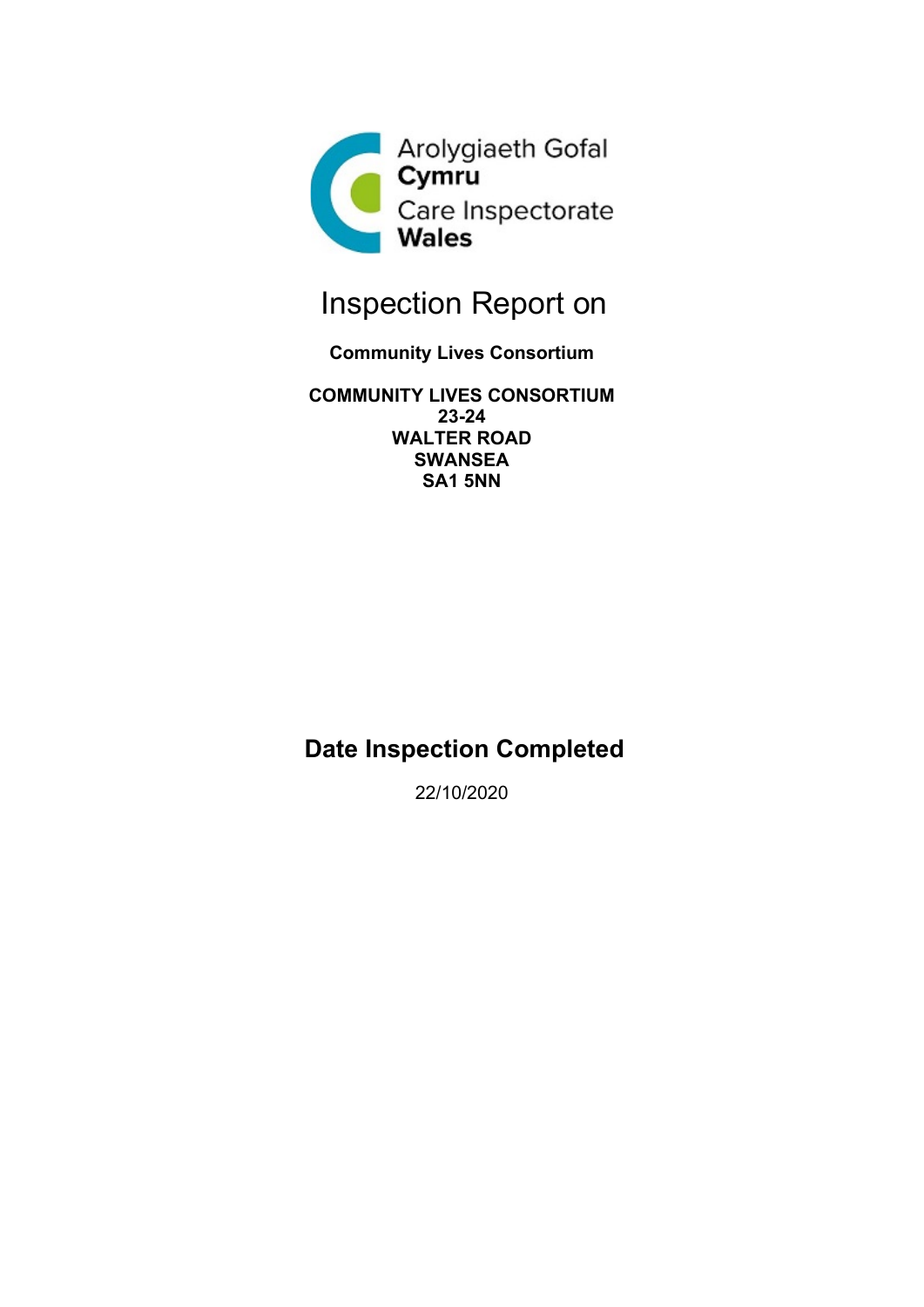#### *Welsh Government © Crown copyright 2020.*

*You may use and re-use the information featured in this publication (not including logos) free of charge in any format or medium, under the terms of the Open Government License. You can view the Open Government License, on the National Archives website or you can write to the Information Policy Team, The National Archives, Kew, London TW9 4DU, or email: [psi@nationalarchives.gsi.gov.uk](mailto:psi@nationalarchives.gsi.gov.uk) You must reproduce our material accurately and not use it in a misleading context.*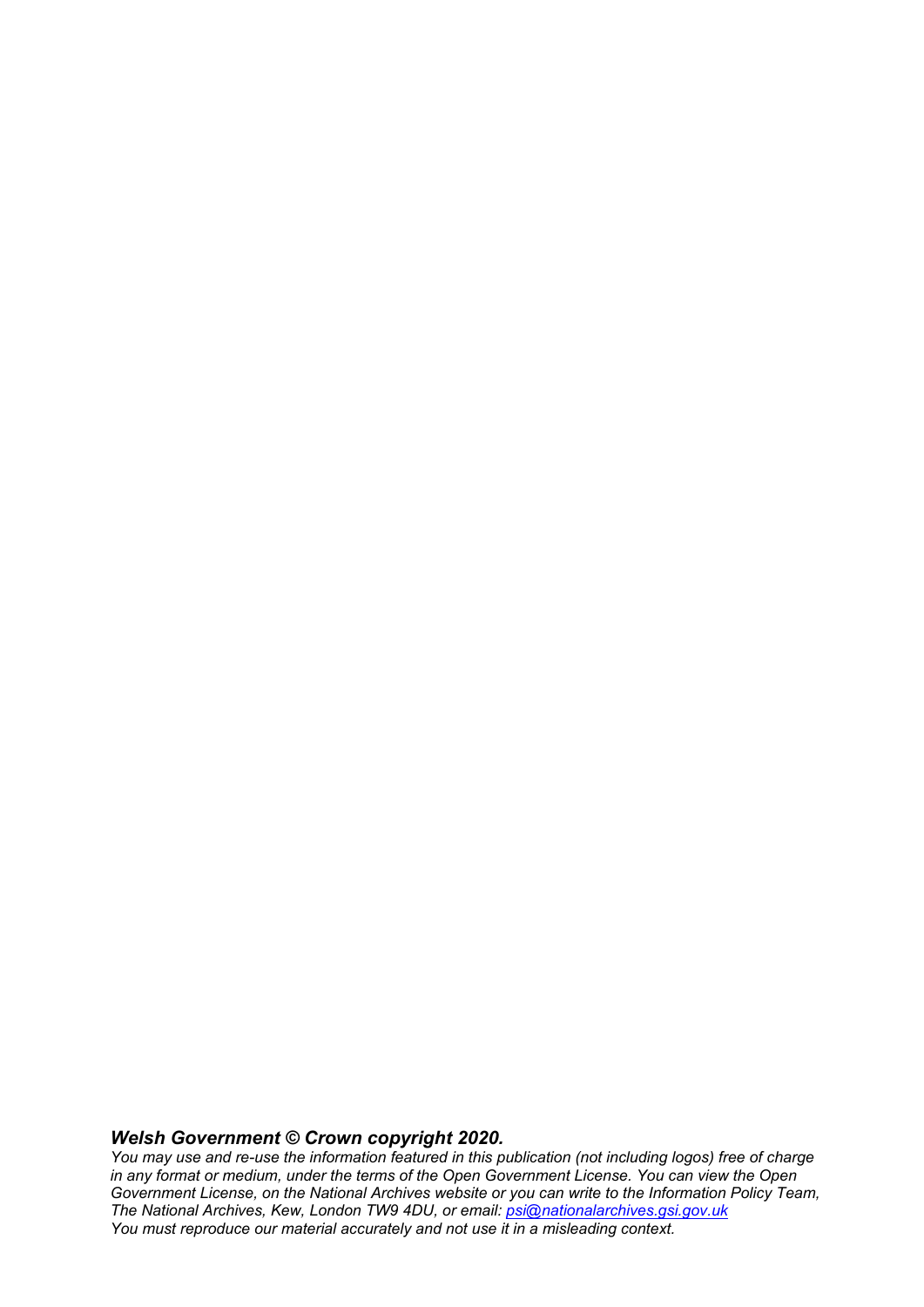## **About Community Lives Consortium**

| Type of care provided                                         | <b>Domiciliary Support Service</b>    |
|---------------------------------------------------------------|---------------------------------------|
| <b>Registered Provider</b>                                    | <b>Community Lives Consortium</b>     |
| Registered places                                             | 0                                     |
| Language of the service                                       | English                               |
| <b>Previous Care Inspectorate Wales</b><br>inspection         | First RISCA inspection of the service |
| Does this service provide the Welsh<br>Language active offer? | <b>No</b>                             |

## **Summary**

Community Lives Consortium Ltd (CLC) is a domiciliary support service for people with learning disabilities and physical disabilities over the age of 18. The head office is in Swansea. Support is provided in supported living settings where people have their own tenancies in Neath Port Talbot and Swansea, which is within the Swansea Bay partnership region. The Responsible Individual (RI) is Lynda Rosselli and there are registered network managers and deputy managers that cover various network areas. People receive a good service from CLC with a team of care staff who are well trained and dedicated to their work. The management team are visible in the running of the service. There are systems in place to ensure there is oversight of the quality of domiciliary support service delivered. However, improvements are needed to ensure the service meets all of its regulatory requirements in relation to care plan reviews.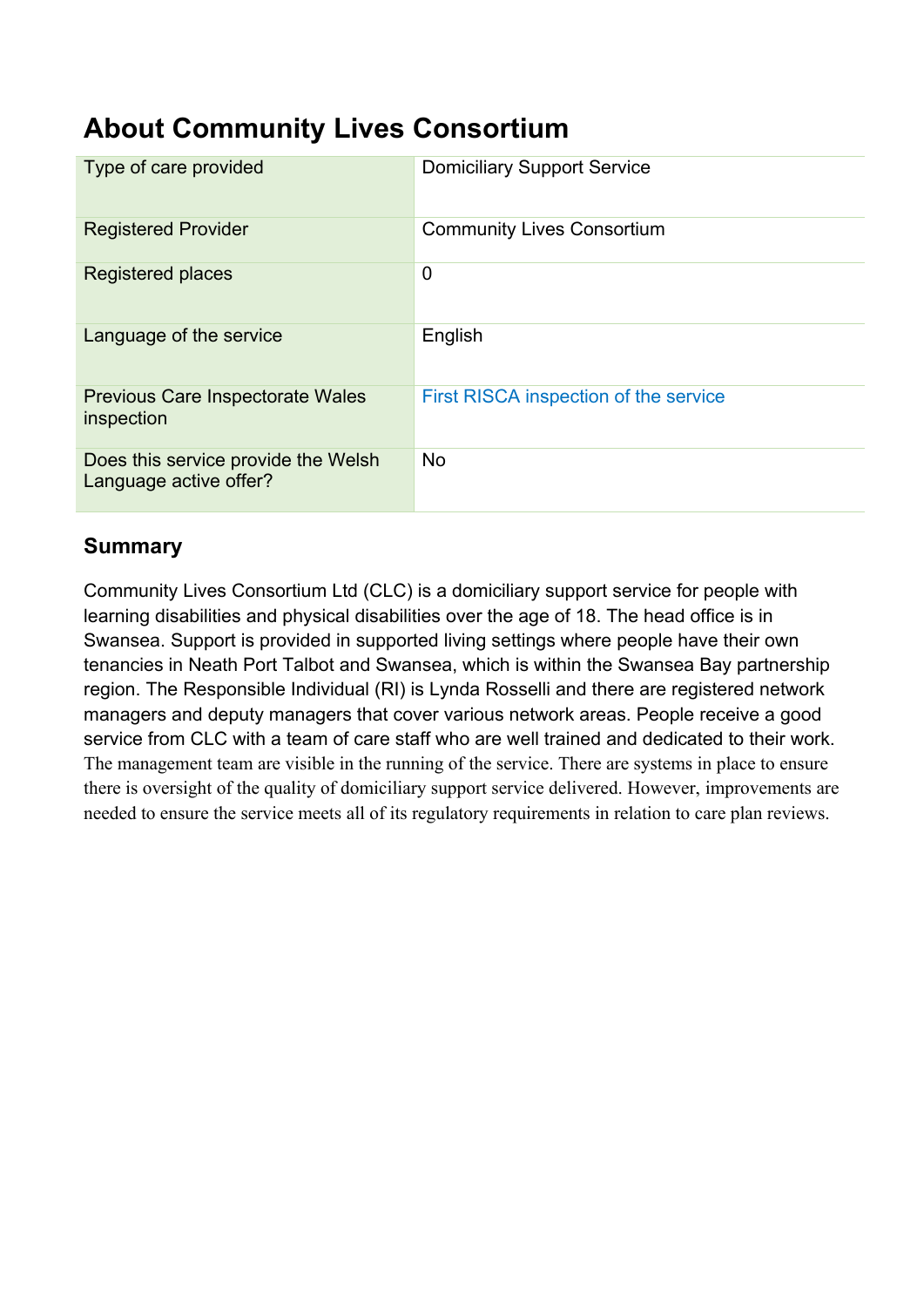### **Well-being**

People contribute to and have a voice in decisions that affect them. People informed us that they participate in a wide variety of household and leisure activities. There are activity plans and care plans, which people contribute to, and care staff actively promote in the supported living settings. Care staff stated that they understand the importance of maintaining and developing people's skills and abilities. Although care planning reviews take place this process needs to be further strengthened by ensuring people's own outcomes are clearly detailed and measured. Feedback obtained from people using the service, relatives and professionals is positive regarding good communication across the service. However, reviews of personal care plans do not currently fully evidence the involvement of the person and their representatives.

People are protected as far as possible from abuse and neglect. There is a detailed safeguarding policy, although this needs to be updated and referenced to the Wales Safeguarding Procedures. All care staff told us that they understand and have received training in relation to safeguarding. The RI oversees the safeguarding processes and supports the organisation in relation to this. Regional and locality managers have a good understanding of the safeguarding process.

The service is well run and managed. There is clear oversight from the RI and management team. All care staff told us that they have a positive working relationship with their manager's feeling supported and listened too. Relatives we spoke to informed us that communication is good, one stating, *"communication with staff is very good"*. We saw that RI checks are completed, senior management meetings are taking place regularly and that there is good communication across the organisation.

#### **Care and Support**

The service provides a good standard of care and support to people. We spoke to six people receiving a service and two relatives. All spoke highly of the care staff and managers. One person told us *"the staff are lovely"* and another said *"I like the staff they make me laugh".* We also spoke to a care coordinator in the Local Authority who said *"the staff do everything they can to make sure the individuals they care for are well looked after".* All of the people spoken to told us that they get along well with the others that they share their home with. Two people informed us that they chose to move there. We saw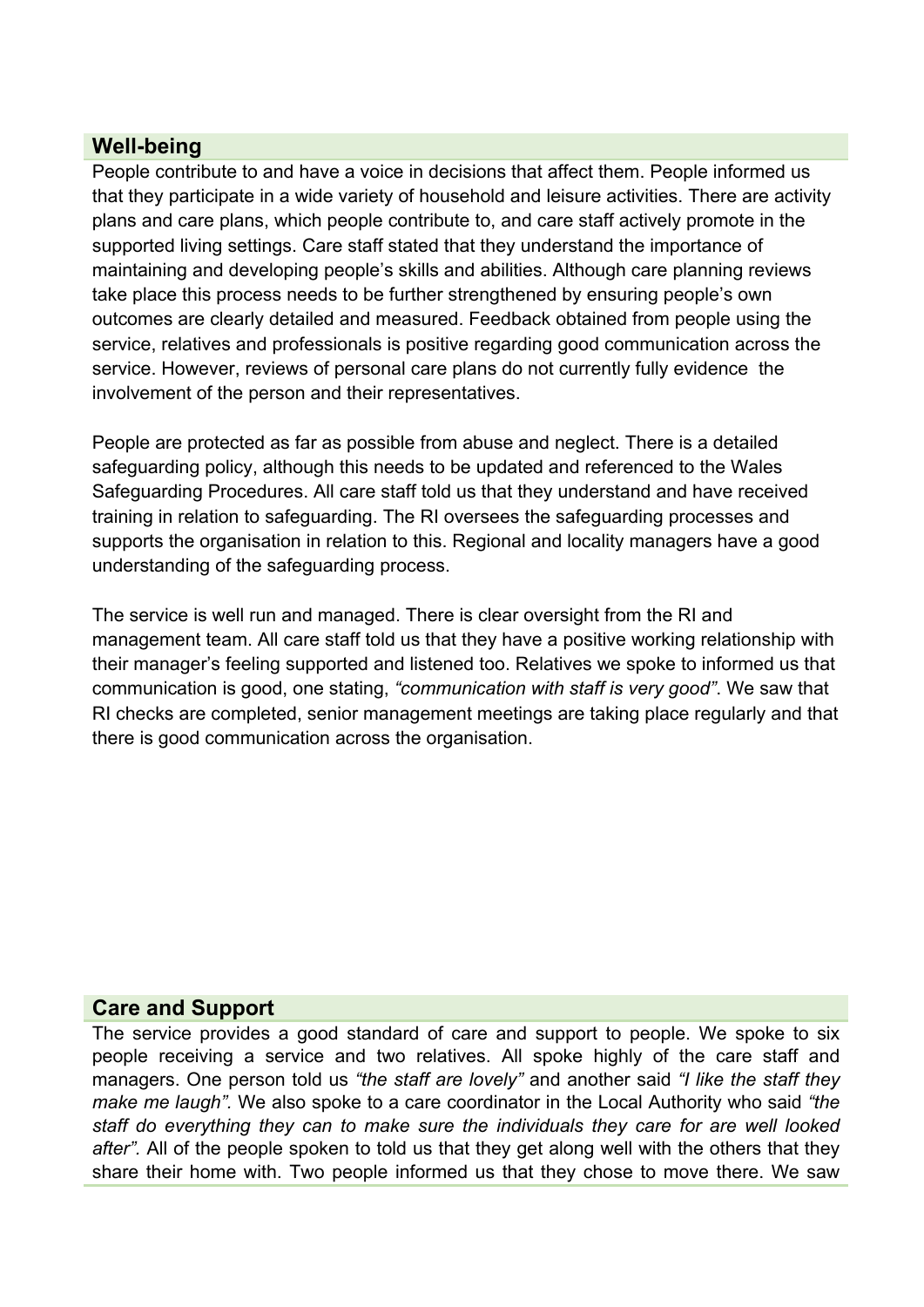evidence of participation in relation to independent living tasks and a manager told us that they are *"passionate about active support".* A person using the service stated, *"I do cleaning, hoovering, polishing, sewing, I like to do everything".* People informed us that they participate in a wide variety of leisure activities such as virtual coffee mornings, craft activities and board games. Some external activities such as attendance at day centres has been post-poned due to current Covid-19 restrictions. However, alternative in-house activities have been introduced to ensure that people remain active and engaged such as virtual exercise classes. Care staff spoken to have good knowledge of the people they support and many have worked in the same setting for many years.

The service provider considers a wide range of information to confirm that the service is able to meet people's needs. We viewed seven care files that mostly contained detailed and thorough information regarding people's care and support needs. There is evidence of person centred planning documentation such as one page profiles and "All About Me" information. There are active support plans and monitoring charts. There are also more specific documents such as communication passports, behavioural and risk plans, health communication information and pain management guidance. The service is in the process of introducing new care planning and reviewing documentation based on the Welsh Governments National Outcomes Framework. However, there is not sufficient evidence of people, their representatives and the placing authority contributing towards the review process and some documentation within the personal care plans is unsigned.

People are safe and risks to their health and wellbeing minimised as much as possible. Assessment and risk planning information is contained in individual care files located in each supported living unit. There is a detailed Positive Behaviour Support Policy emphasising an active and preventative approach and culture across the organisation. Care staff informed us that they are trained in relation to this although some of the physical intervention training has been delayed due to current restrictions.

The infection control policy has been updated recently. There is separate very detailed information regarding Covid 19 and links to relevant external guidance. All care staff observed during the inspection were wearing appropriate Personal Protective Equipment (PPE). A relative informed us that they are *"very impressed with Covid 19 measures in place".*

#### **Leadership and Management**

The service is managed well by an experienced and dedicated RI, Chief Executive Officer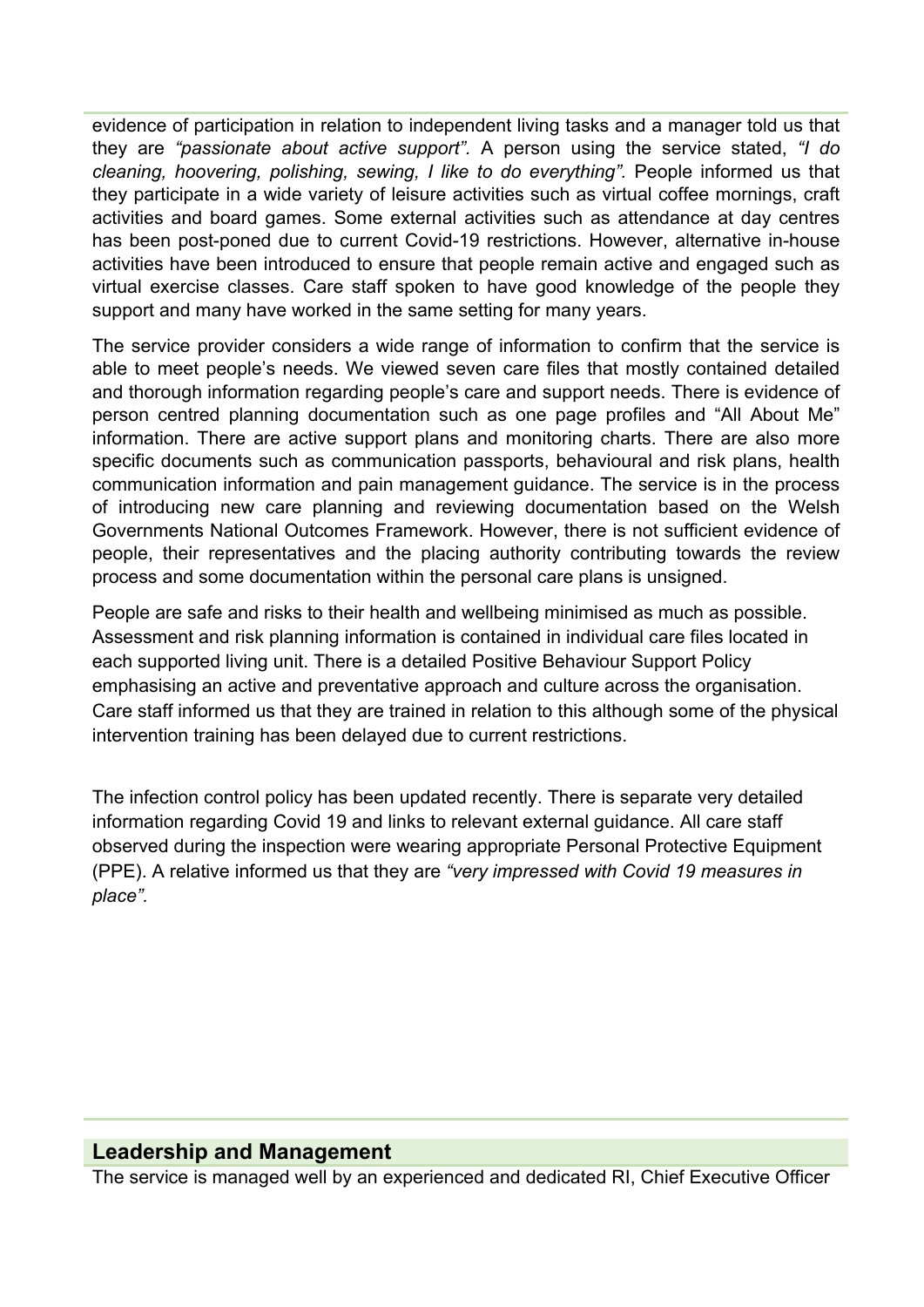and network structure of registered managers. Policies and procedures are reviewed and updated as necessary. The current Safeguarding Policy needs updating in respect of the Wales Safeguarding Procedures and shared with all care staff. The service is currently going through change in respect of some supported living settings and the Statement of Purpose (SOP) will need to be updated to reflect this. The current SOP uses pictures and clear language to help ensure that people understand its content. There are appropriate quality assurance systems in place and the RI completes regular three monthly checks of the service provision and six monthly quality of care reports that were read during the inspection. There are processes in place to ensure that senior managers have good oversight of the service and we saw minutes of a recent board meeting that take place every three months.

Care staff receive training to ensure they are skilled and competent to deliver the service. Care staff told us of online training that they had completed in recent months. We viewed the training matrix and saw that most training for care staff is current and in date. One member of staff informed us *"I think CLC offers the best training going".* The majority of the care staff we spoke to have worked for CLC for many years. A relatively new member of care staff informed us that she had received a good induction and this followed the All Wales induction framework for health and social care. We looked at eight staff files and all recruitment documentation was in place including Disclosure and Barring (DBS) checks, which were all current. Supervision records were all in date, completed three monthly, and appraisals were nearly all in date.

We spoke to six care staff and three managers. All spoke highly of the support they receive. A member of care staff informed us that *"we always get support from the managers at all times, brilliant company to work for".* We saw evidence that the RI is visible throughout the service and that a recent visit to a supported living unit had resulted in improvements made. We spoke to external professionals who informed us that they have a positive working relationship with the RI. We saw evidence that people's views are taken into account both on a local and regional level. A recent senior management meeting had included documented discussion regarding a new "What we Think" tool. This was to seek people's views about their experiences and future wishes which also linked to the quality reviews.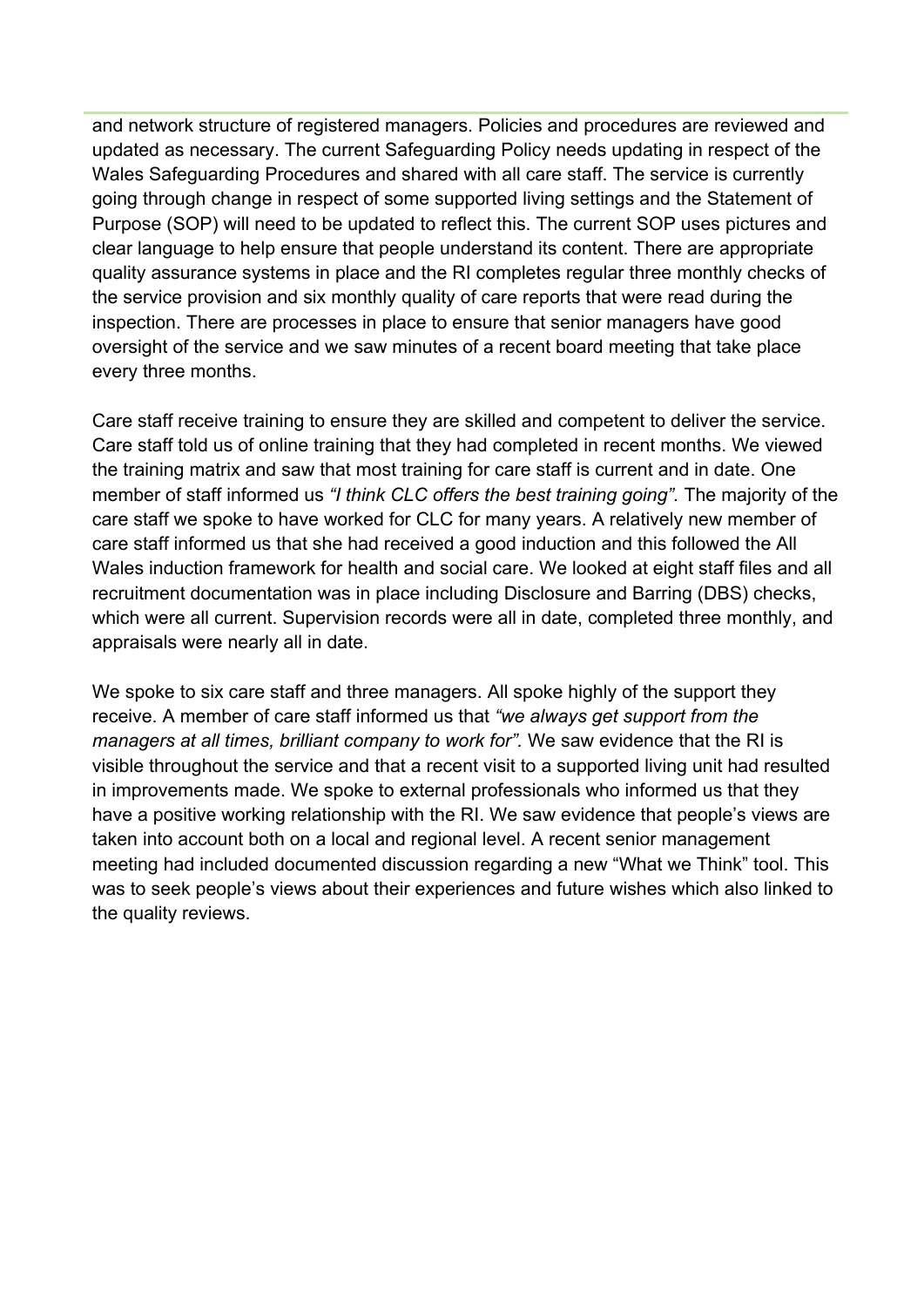## **Environment**

The quality of environment is not a theme that is applicable to a domiciliary support service. However, the service operates from a self-contained secure office with good facilities for staff and some off road parking. Rooms seen are clean and well equipped, with suitable space for record keeping and locked filing cabinets for the storage of confidential information.